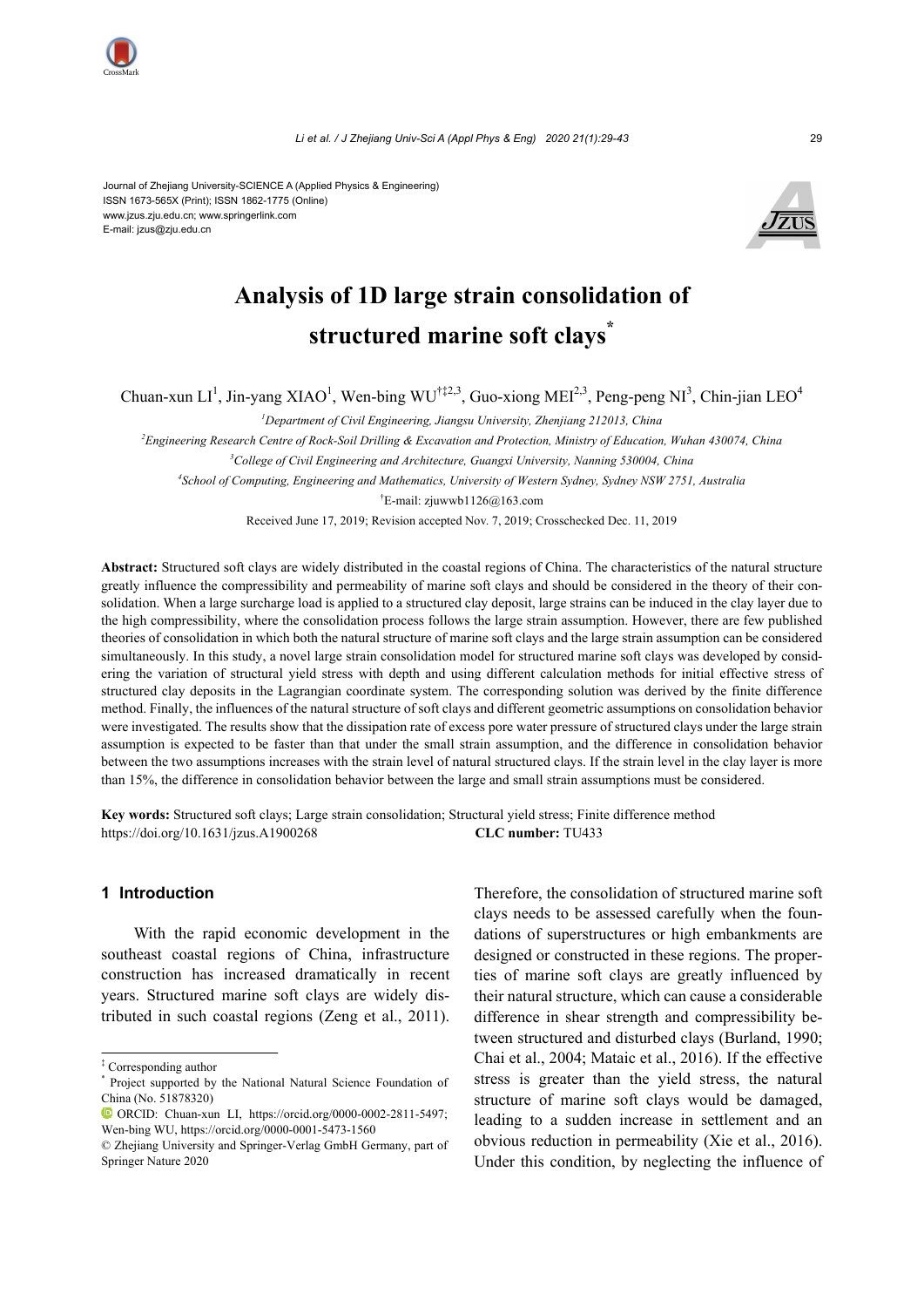the natural structure of marine soft clays, analysis using the estimated compressibility and permeability based on disturbed samples could result in erroneous predictions for consolidation settlement (Hong et al., 2012; Hu et al., 2018). Therefore, it is imperative to consider explicitly the influence of the characteristics of the natural structure on the variation in compressibility and permeability of structured marine soft clays.

Wang and Chen (2003) derived an approximate solution for 1D consolidation of structured clays by considering the yield stress as the criterion to distinguish different consolidation behaviors with a constant coefficient of consolidation. Cao et al. (2006) obtained numerical solutions for 1D consolidation of structured clays using nonlinearly varying compressibility and permeability. Chen et al. (2007) introduced a moving boundary to simulate the change of the natural structure of clays, and derived solutions for consolidation of structured clays with vertical drains. Ozelim et al. (2015) modelled the natural structure of clays as a telescopic collapsible structure associated with springs to correctly predict the compressibility of structured clays. Xie et al. (2016) proposed approximate analytical solutions for 1D consolidation of double-layered structured clays under time-dependent loading. Hu et al. (2018) provided numerical solutions for 1D nonlinear consolidation of structured clays using a semi-analytical method. Note that all the above consolidation theories of structured clays incorporate the small strain assumption. However, when the ultimate stress exceeds the yield stress, the strain of soft structured clays with high compressibility may exceed 15%. As noted by Indraratna et al. (2017), 15% can be regarded as a threshold between small and large strains. Once the vertical strain goes beyond 15%, large strain analysis must be incorporated, otherwise a considerable difference between large and small strains occurs. Previous studies also showed that the prediction of consolidation settlement under the small strain assumption could deviate significantly from field observations when the strain of clays is large enough (Weber, 1969; Cargill, 1984). Therefore, large strain consolidation theory should be applied to calculate the consolidation settlement when the vertical strain of structured marine soft clays is over 15%.

Since large strain consolidation theory, initially developed by Gibson et al. (1967) by employing the void ratio as a variable, numerical and analytical aspects of the theory of large strain consolidation have subsequently been improved (Gibson et al., 1981; Cargill, 1984; Tan and Scott, 1988; Townsend and McVay, 1990; Morris, 2002; Xie and Leo, 2004). Li et al. (2017b) presented a numerical solution for 1D large strain consolidation of clays with non-Darcian flow which could exist in fine grained clays under a low hydraulic gradient. Pu et al. (2018) proposed numerical solutions for self-weight consolidation of a saturated slurry layer under the large strain assumption. However, all these studies ignored the effect of the natural structure of clays on consolidation behavior. When the effective stress is less than the yield stress of structured clays, the influence of the natural structure of clays on their compressibility and permeability must be considered in the large strain theory of consolidation.

In conclusion, the small strain assumption has been adopted in the all existing consolidation theories which incorporate the influences of the natural structure on the variation of compressibility and permeability. Furthermore, previous studies on large strain consolidation ignored the effect of the natural structure of clays on consolidation behavior. Consolidation theories which consider the large strain assumption and the natural structure of soft soils have rarely been reported in the literature. The objective of this study was to develop a large strain consolidation theory for normally consolidated structured soft clays, in which the variation of compressibility, permeability, and yield stress of structural soils is considered. The solutions for this model were derived using the finite difference method to investigate the difference in consolidation behavior between large and small strain assumptions. The influence of the natural structure of marine soft clays on consolidation behavior was also investigated.

# **2 Compressibility and permeability of structured clays**

The difference in compressibility between structured and disturbed clays has been investigated (Wang et al., 2004; Zeng et al., 2011). For structured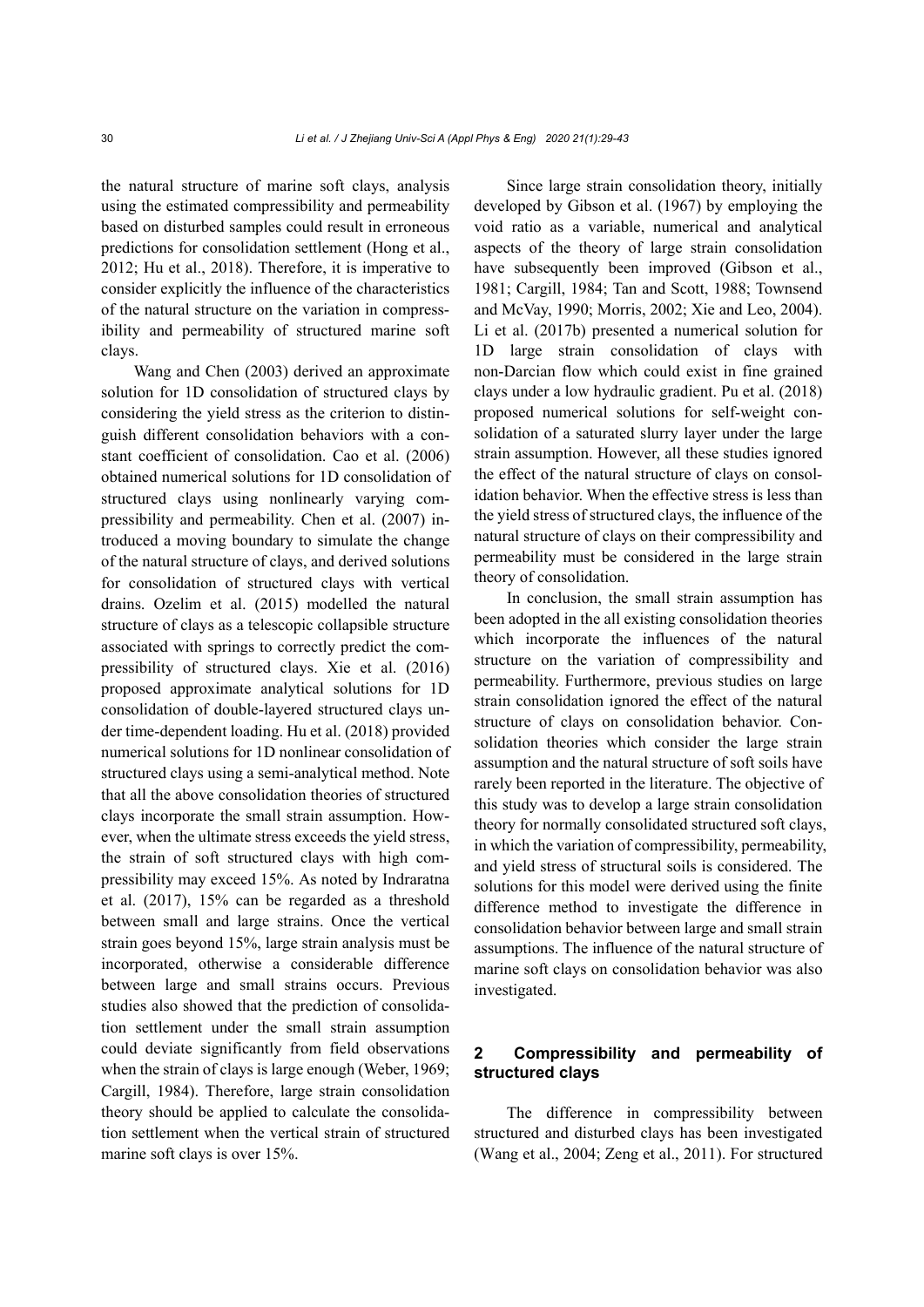clays (Fig. 1), the compression curves in the *e*−lg*σ*′ coordinates determined by oedometer tests can be divided into a pre-yield regime and a post-yield regime according to the yield stress  $\sigma_{v}$ <sup>'</sup>. In the pre-yield regime, the effective stress *σ*′ varies between the initial effective stress  $\sigma_0'$  and the yield stress  $\sigma_y'$ , in which the compressibility of structured clays is small. Once the effective stress exceeds the yield stress, the compressibility of structured clays increases rapidly. For simplicity, the compression curve of structured clays can be simplified in the *e*−lg*σ*′ coordinates (Fig. 2) (Wang et al., 2004), and the following equations are adopted to describe their compressibility:

$$
e = e_y - C_{cn} (\lg \sigma' - \lg \sigma'_y), \quad \sigma'_y > \sigma' \ge \sigma'_0, \qquad (1)
$$

$$
e = e_1 - C_{\rm cr} (\lg \sigma' - \lg \sigma'_1), \quad \sigma' \ge \sigma'_y,\tag{2}
$$

where *e* is the void ratio,  $e_y$  is the void ratio at  $\sigma' = \sigma_y'$ ,  $C_{cn}$  is the compression index in the pre-yield regime,  $C_{cr}$  is the compression index in the post-yield regime, *σ*1′ is an arbitrary effective stress in the post-yield curve or its extension, and  $e_1$  is the void ratio corresponding to  $\sigma_1'$ . The yield stress  $\sigma_y'$  of structured soil varies with depth in a soil deposit, and depends on the self-weight stress of natural structured clays (Nagaraj et al., 1990). The yield stress is influenced mainly by the secondary compression and chemical cementation. For the secondary compression, the relationship between the yield stress and initial effective stress is near to linear. For chemical cementation, the yield stress can be calculated by the initial effective stress plus chemical cementation. Therefore, the relationship between structured yield stress and initial effective stress suggested by Wang and Li (2007) can be expressed as

$$
\sigma'_{y} = k_1 \sigma'_{0} + k_2, \tag{3}
$$

where  $k_1$  and  $k_2$  are the fitting parameters that can be determined from compression tests of several soil samples from different depths. Eq. (3) can be used to determine the structured yield stress of the whole soil deposit at different depths. With Eqs. (1) and (2), the following equations can be derived:

$$
\frac{\partial e}{\partial \sigma'} = -\frac{C_{\text{cn}}}{\sigma' \ln 10}, \quad \sigma'_{y} > \sigma' \ge \sigma'_{0},\tag{4}
$$

$$
\frac{\partial e}{\partial \sigma'} = -\frac{C_{\text{cr}}}{\sigma' \ln 10}, \quad \sigma' \ge \sigma'_y. \tag{5}
$$

The void ratio decreases with increasing effective stress, along with a decrease of permeability. The relationship *e*−lg*k*v is usually used to describe the variation of permeability. Some studies showed that the variation of permeability of structured clays reasonably follows the relationship *e*−lg $k$ <sub>v</sub> (Horpibulsuk et al., 2007; Zeng et al., 2011). Therefore, the permeability of natural structured clays during the consolidation process can be expressed as

$$
e - e_1 = C_k \left( \lg k_{\rm v} - \lg k_{\rm v1} \right),\tag{6}
$$

where  $C_k$  is the permeability index,  $k_v$  is the coefficient of permeability of natural structured clays, and  $k_{v1}$  is the coefficient of permeability corresponding to the void ratio  $e_1$ . With Eqs.  $(1)$ ,  $(2)$ , and  $(6)$ , the coefficient of permeability of natural structured clays varies with the effective stress as follows:



**Fig. 1 Compressibility of natural structured clays** 



**Fig. 2 Simplified compression model of structured clays**  $e_0$  is the initial void ratio of natural structured clays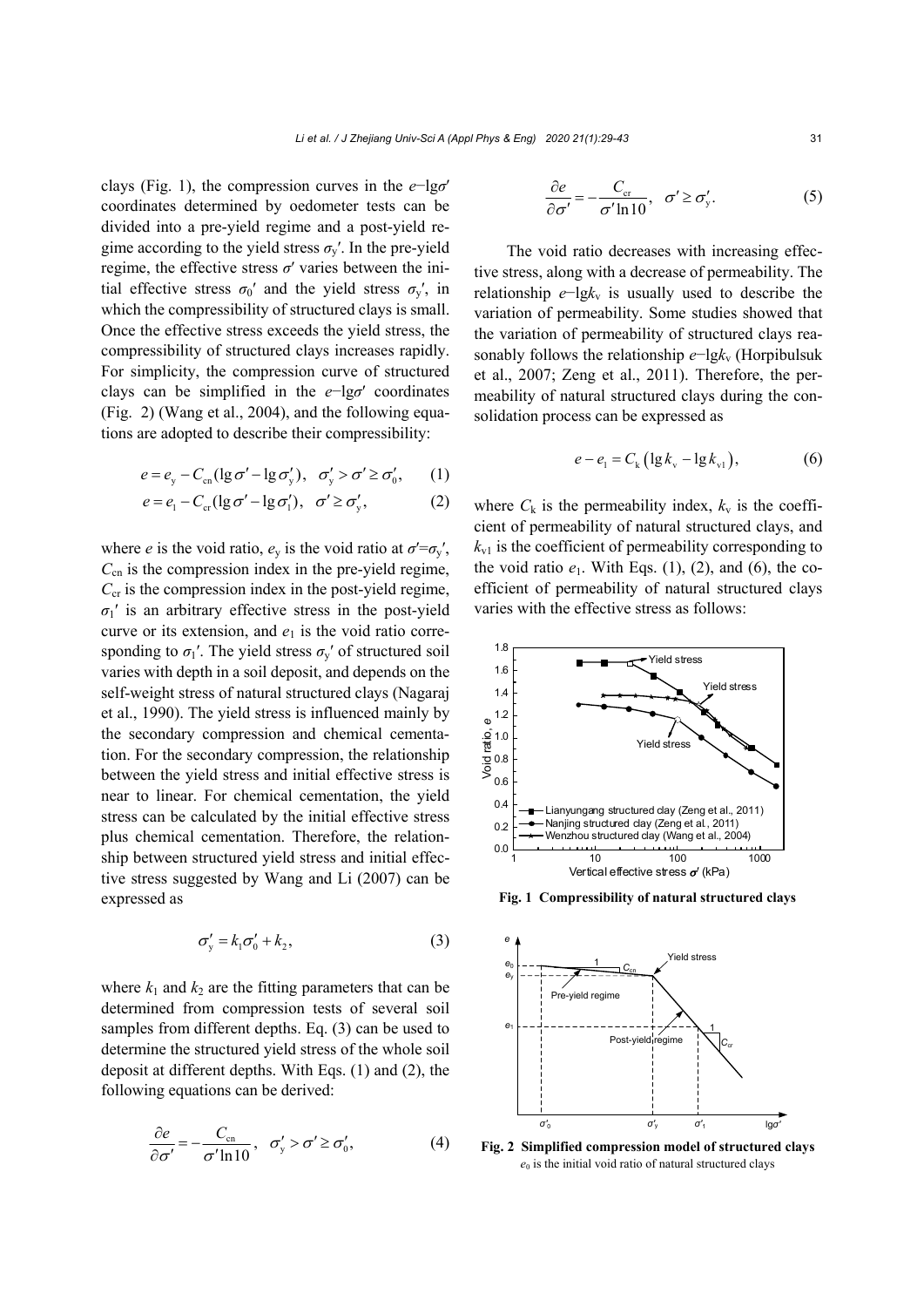$$
k_{\rm v} = k_{\rm v1} \left( \frac{\sigma_1'}{\sigma_2'} \right)^{\frac{C_{\rm cr}}{C_{\rm k}}} \left( \frac{\sigma_2'}{\sigma'} \right)^{\frac{C_{\rm cn}}{C_{\rm k}}}, \quad \sigma_2' > \sigma' \ge \sigma_0', \tag{7}
$$

$$
k_{\rm v} = k_{\rm vl} \left( \frac{\sigma_1'}{\sigma'} \right)^{\frac{C_{\rm cr}}{C_{\rm k}}}, \quad \sigma' \ge \sigma_{\rm y}'. \tag{8}
$$

#### **3 Model of large strain consolidation**

A schematic of large strain consolidation of a structured clay layer is shown in Fig. 3, where the clay deposit is assumed to be saturated. The original thickness of the soft clay deposit is *H*. The top surface of the clay layer is permeable, and the bottom surface impermeable. The governing equations of the problem are investigated in the Lagrangian and convective coordinates. The top surface of the clay layer is referred to as  $a=0$  in the Lagrangian coordinate system, and the bottom surface is referred to as *a*=*H*. A datum plane of *ξ*=0 is defined in the convective coordinate, which corresponds to the top surface in the Lagrangian coordinate, and the settlement of the top surface at time  $t$  is denoted by  $S_t$ . The settlement of clay at the Lagrangian coordinate position *a* and time *t* is denoted by  $S_t(a, t)$ , and as such the relationship between the Lagrangian coordinate *a* and the convective coordinate  $\zeta$  is expressed by  $\zeta = a+S_t/a$ , *t*). Under this condition, the top and bottom surfaces are referred to as *ξ*=*St* and *ξ*=*H* in the convective coordinates, respectively. The deformation of the clay layer can reach a stable state under its self-weight stress  $\sigma_0'$ . A time-dependent surcharge pressure  $q(t)$  is applied at the top surface of the clay layer. As shown in Fig. 4,  $q_0$  and  $q_u$  are the initial and ultimate values of the external loading, respectively, and  $t_c$  is the construction time. The conditions of instantaneous loading and ramp loading are two special cases of time-dependent loading.



**Fig. 3 Lagrangian and convective coordinates**



**Fig. 4 Time-dependent loading**

To develop the governing equations of 1D large strain consolidation of natural structured clays, the following assumptions were made:

(1) The structured clay layer is saturated, and both the clay particles and pore water in the void are incompressible;

(2) Darcy's law is used to describe the water flow in natural structured clays;

(3) The variation of compressibility of natural structured clays follows Eqs. (1) and (2), and the variation of permeability follows Eqs. (7) and (8);

(4) The large strain assumption is adopted to derive the settlement of soft marine clays during the consolidation process.

Based on the relationship between Lagrangian and convective coordinates proposed by Gibson et al. (1967), the hydraulic gradient *i* in the Lagrangian coordinate can be expressed as

$$
i = \frac{1}{\gamma_w} \frac{1 + e_0}{1 + e} \frac{\partial u}{\partial a},\tag{9}
$$

where  $\gamma_w$  is the unit weight of water, *e* is the void ratio as a function of time  $t$  and Lagrangian coordinate  $a, e_0$ is the initial void ratio of natural structured clays, which is determined by the initial effective stress  $\sigma_0'$ , and *u* is the excess pore water pressure. The constitutive relationship of water flow in clays can be described by Darcy's law as follows:

$$
v = -\frac{k_v}{\gamma_w} \frac{1 + e_0}{1 + e} \frac{\partial u}{\partial a},\tag{10}
$$

where  $\nu$  is the average velocity of water flow in clays relative to clay particles in the Lagrangian coordinate.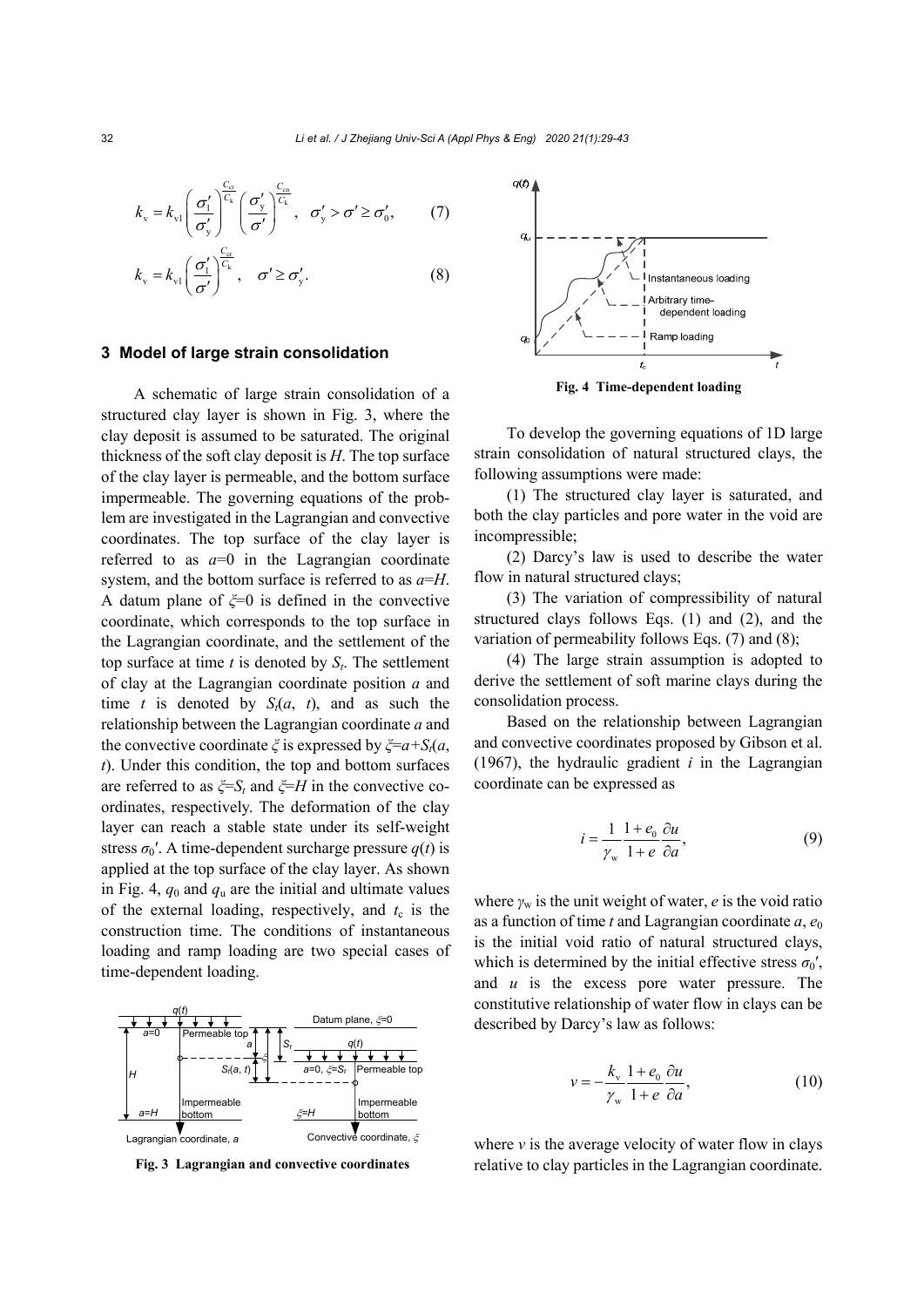Based on Xie and Leo (2004), the continuity condition for 1D large strain consolidation in the Lagrangian coordinate is written as

$$
\frac{\partial v}{\partial a} = -\frac{1}{1 + e_0} \frac{\partial e}{\partial t}.
$$
 (11)

In this study, the creep effect of the clay skeleton on consolidation was ignored. Hence, the void ratio of natural structured clay is dependent only on the change of effective stress, and thus Eq. (11) can be rewritten as

$$
\frac{\partial v}{\partial a} = -\frac{1}{1 + e_0} \frac{\partial e}{\partial \sigma'} \frac{\partial \sigma'}{\partial t}.
$$
 (12)

The effective stress principle during the process of consolidation can be expressed as

$$
\sigma' = \sigma'_0 + q(t) - u. \tag{13}
$$

Substituting Eqs. (10) and (13) into Eq. (12), the following equation can be obtained:

$$
\frac{\partial}{\partial a} \left( \frac{k_v}{\gamma_w} \frac{1 + e_0}{1 + e_0} \frac{\partial u}{\partial a} \right) = \frac{1}{1 + e_0} \frac{\partial e}{\partial \sigma'} \left( \frac{dq}{dt} - \frac{\partial u}{\partial t} \right). \quad (14)
$$

Substituting Eqs.  $(4)$ ,  $(5)$ ,  $(7)$ , and  $(8)$  into Eq. (14), the governing equations of 1D large strain consolidation of natural structured clays in the Lagrangian coordinate are:

$$
c_{\rm v1} \frac{C_{\rm cr}}{C_{\rm cn}} \frac{1 + e_0}{1 + e_1} \frac{\sigma'}{\sigma'_1} \frac{\partial}{\partial a} \left[ \left( \frac{\sigma'_1}{\sigma'_y} \right)^{\frac{C_{\rm cr}}{C_k}} \left( \frac{\sigma'_y}{\sigma'} \right)^{\frac{C_{\rm cr}}{C_k}} \frac{1 + e_0}{1 + e_0} \frac{\partial u}{\partial a} \right]
$$
  
\n
$$
= \frac{\partial u}{\partial t} - \frac{dq}{dt}, \quad \sigma'_y > \sigma' \ge \sigma'_0,
$$
  
\n
$$
c_{\rm v1} \frac{1 + e_0}{1 + e_1} \frac{\sigma'}{\sigma'_1} \frac{\partial}{\partial a} \left[ \left( \frac{\sigma'_1}{\sigma'} \right)^{\frac{C_{\rm cr}}{C_k}} \frac{1 + e_0}{1 + e_0} \frac{\partial u}{\partial a} \right] = \frac{\partial u}{\partial t} - \frac{dq}{dt}, \quad (16)
$$
  
\n
$$
\sigma' \ge \sigma'_y,
$$

where 
$$
c_{\text{vl}} = \frac{k_{\text{vl}}}{\gamma_{\text{w}}} \frac{(1 + e_1) \sigma_1' \ln 10}{C_{\text{cr}}}.
$$

The top surface of the clay layer is permeable, and the bottom surface impermeable, expressed in the Lagrangian coordinate under the large strain assumption as follows:

$$
u(0,t) = 0,\t(17)
$$

$$
\left. \frac{\partial u}{\partial a} \right|_{a=H} = 0. \tag{18}
$$

The initial condition for the consolidation model is

$$
u(z,0) = q_0. \tag{19}
$$

The initial effective stress induced by selfweight stress can be determined by two methods in the theory of nonlinear consolidation.

1. The initial effective stress increases linearly with depth as determined by

$$
\sigma_0' = (\gamma_{\rm sat} - \gamma_{\rm w})a,\tag{20}
$$

where  $\gamma_{\text{sat}}$  is the saturated unit weigtht of clay.

2. When the influence of sedimentation on the initial effective stress  $\sigma_0'$  is considered (de Simone and Viggiani, 1975), the initial effective stress in the Lagrangian coordinate can be calculated by

$$
\left(1 + e_1 + \frac{C_{\text{cr}}}{\ln 10}\right) \sigma'_0 - C_{\text{cr}} \sigma'_0 \lg \left(\frac{\sigma'_0}{\sigma'_1}\right)
$$
\n
$$
= \gamma_{\text{w}} \left(G_{\text{s}} - 1\right) a,\tag{21}
$$

where  $G_s$  is the specific gravity of clay particles. Furthermore, the initial void ratio  $e_0$  can be calculated by Eq. (1) when  $\sigma' = \sigma_0'$ . It can be expressed as

$$
e_0 = e_y - C_{\text{cn}} (\lg \sigma'_0 - \lg \sigma'_y). \tag{22}
$$

# **4 Numerical solutions for the model**

## **4.1 Dimensionless variables**

To obtain the numerical solutions for the above governing equations, the following dimensionless variables are defined as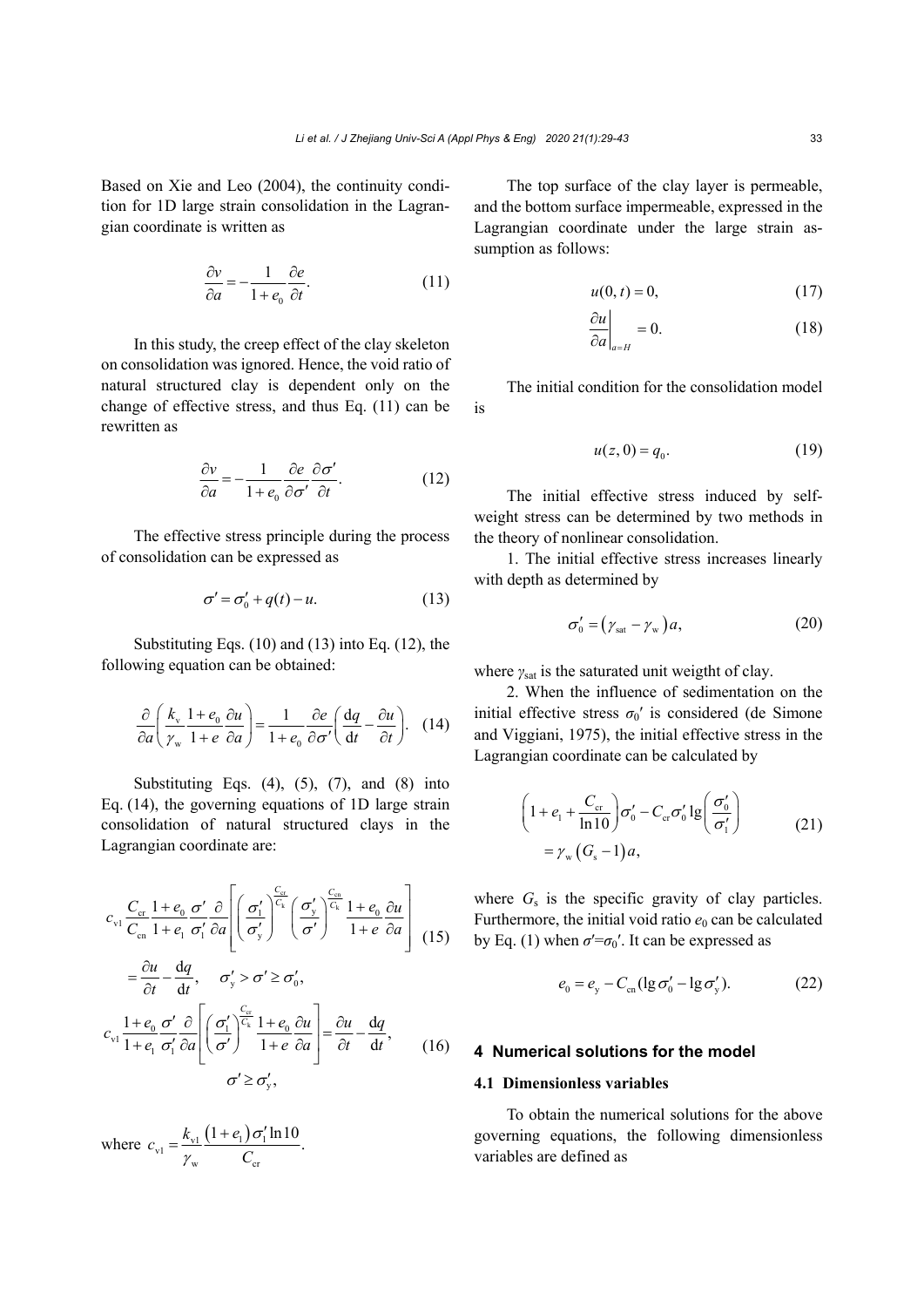$$
Z = \frac{a}{H}, \quad U = \frac{u}{\sigma'_1}, \quad Q = \frac{q(t)}{\sigma'_1},
$$
  
\n
$$
Q^u = \frac{q_u}{\sigma'_1}, \quad Q^0 = \frac{q_0}{\sigma'_1}, \quad T_v = \frac{c_{v1}t}{H^2},
$$
  
\n
$$
T_{vc} = \frac{c_{v1}t_c}{H^2}, \quad S = \frac{\sigma'_0}{\sigma'_1}, \quad Y = \frac{\sigma'_y}{\sigma'_1}.
$$
\n(23)

By using the above dimensionless variables, Eqs. (15) and (16), which govern the large strain consolidation of natural structured clays, can be rewritten as

$$
\beta \frac{1+e_0}{1+e_1} \frac{\partial}{\partial Z} \left[ \alpha \frac{1+e_0}{1+e} \frac{\partial U}{\partial Z} \right] = \frac{\partial U}{\partial T_v} - \frac{\mathrm{d}Q}{\mathrm{d}T_v},\qquad(24)
$$

where  $\alpha$  and  $\beta$  are presented in Eqs. (A1) and (A2) in Appendix A, respectively. In terms of these dimensionless variables, Eqs.  $(17)$ – $(19)$  can be expressed as

$$
U(Z, T_{\rm v})\Big|_{Z=0} = 0, \tag{25}
$$

$$
\left. \frac{\partial U\left(Z, T_{\rm v}\right)}{\partial Z}\right|_{Z=1} = 0, \tag{26}
$$

$$
U(Z, T_{\rm v})\big|_{T_{\rm v}=0} = Q^0.
$$
 (27)

# **4.2 Finite difference solutions for excess pore water pressure**

To solve the above equations numerically, a differential grid is placed in the normalized depth versus time factor  $(Z, T_v)$  plane with a spatial isometric step  $\Delta Z$  and a non-isometric time step  $\Delta T_{vk}$ . As illustrated in Fig. 5, the *j*th nodal point in the spatial domain is denoted by  $Z_j$  (i.e.  $Z_j = j\Delta Z, j=0, 1, 2, ..., n$ ). The time domain  $T_v$  is also divided into a number of small intervals. If the *k*th time interval is denoted by  $\Delta T_{\nu k}$ ,  $k=1, 2, 3, \ldots$ , the final time of the *k*th time interval,  $T_{vk}$ , is:

$$
T_{\mathsf{v}k} = \sum_{r=1}^{k} \Delta T_{\mathsf{v}r}.\tag{28}
$$

Based on the mesh discretization, the difference equation corresponding to Eq. (24) can be derived following the implicit difference scheme of the partial differential equation:

$$
U_j^{k+1} - U_j^k - (Q^{k+1} - Q^k)
$$
  
=  $\beta_j^k \left[ \alpha_{j+1/2}^k \left( U_{j+1}^{k+1} - U_j^{k+1} \right) - \alpha_{j-1/2}^k \left( U_j^{k+1} - U_{j-1}^{k+1} \right) \right],$  (29)

where  $U_j^k$  is the dimensionless value of excess pore water pressure at the *j*th spatial node when  $T_v = T_{vk}$  $(j=1, 2, ..., n; k=0, 1, 2, ...)$ ;  $Q^k$  is the dimensionless value of external load at time  $T_v = T_{vk}$ ; parameters  $\beta_j^k$ ,  $\alpha_{j+1/2}^k$ , and  $\alpha_{j-1/2}^k$  are given in Eqs. (A3)–(A5) in Appendix A. In terms of the differential grid, the boundary condition and the initial condition can be expressed as

$$
U_0^k = 0,\t\t(30)
$$

$$
\frac{U_{n+1}^k - U_{n-1}^k}{2\Delta Z} = 0,
$$
\n(31)

$$
U_j^0 = Q^0, \ j = 1, 2, ..., n.
$$
 (32)

Based on the criterion adopted by Mishra and Patra (2019), i.e.  $\Delta T_{\text{v}k}/\Delta Z^2 \le 0.5$ ,  $\Delta T_{\text{v}k}/\Delta Z^2 \le 0.1$  was incorporated to ensure the stability and convergence of the finite difference method in the following analysis.



**Fig. 5 Discretization of grids in the**  $Z - T$ **<sup>v</sup> plane** 

## **4.3 Solutions for settlement and average degree of consolidation**

The initial void ratio of natural structured clays at the *j*th spatial node can be obtained by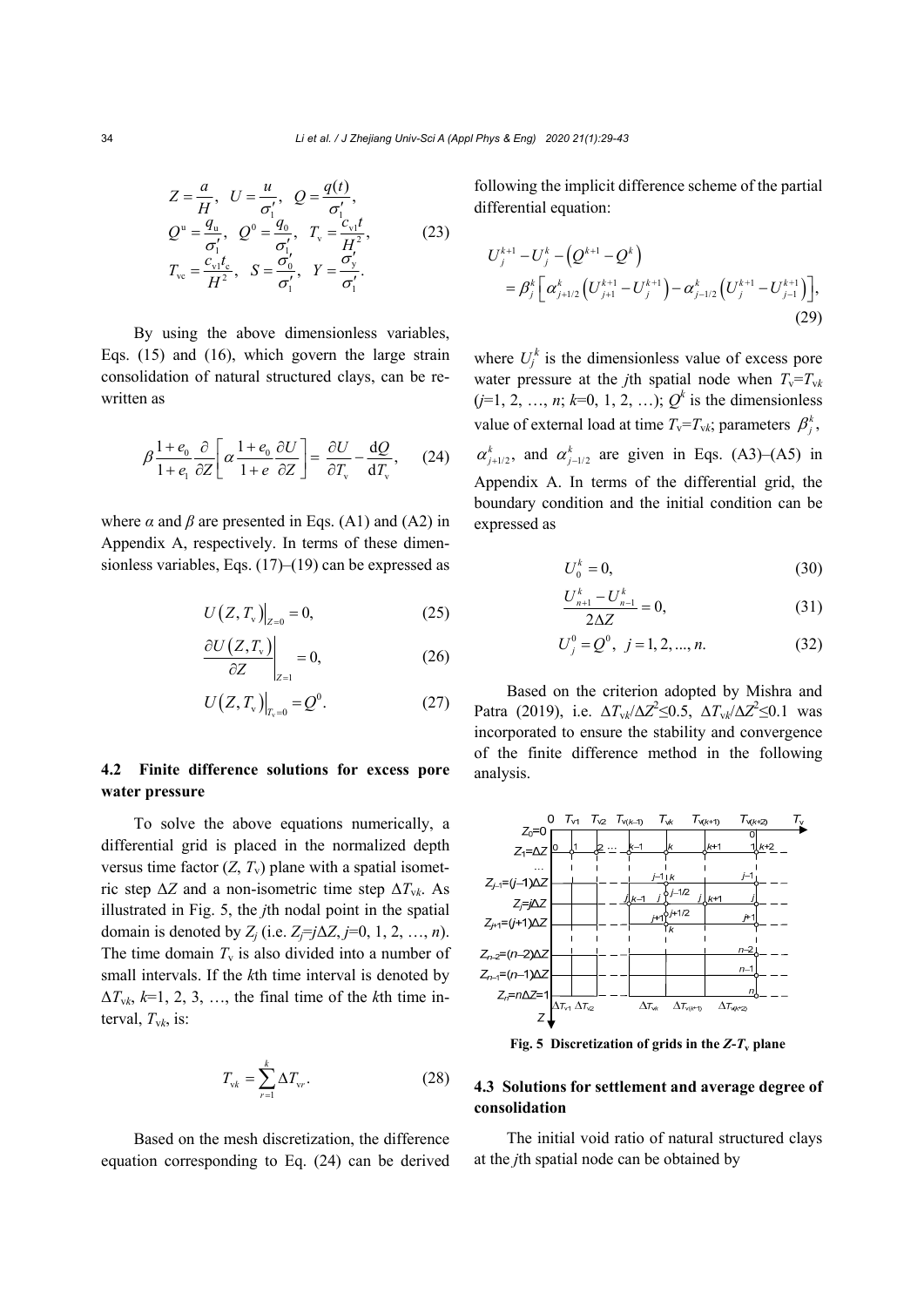$$
e_{0j} = e_{y} + C_{cn} \lg(S_{j}/Y_{j}), \tag{33}
$$

$$
e_{yi} = e_1 + C_{cr} \lg(Y_j), \tag{34}
$$

where  $e_{0j}$  is the initial void ratio at the *j*th spatial node,  $e_{vi}$  is the void ratio corresponding to the yield stress at the *j*th spatial node,  $S_i$  is the dimensionless value of the initial effective stress at the *j*th spatial node, and *Yj* is the dimensionless value of the yield stress of structured clays at the *j*th spatial node. The void ratio at the *j*th spatial node when  $T_v = T_{vk}$  can be calculated as follows:

$$
e_{j}^{k} = \begin{cases} e_{y} + C_{\text{cn}} \lg \left( \frac{Y_{j}}{S_{j} + Q^{k} - U_{j}^{k}} \right), & Y_{j} > S_{j} + Q^{k} - U_{j}^{k} \ge S_{j}, \\ e_{1} + C_{\text{cr}} \lg \left( \frac{1}{S_{j} + Q^{k} - U_{j}^{k}} \right), & S_{j} + Q^{k} - U_{j}^{k} \ge Y_{j}. \end{cases}
$$
\n(35)

where  $e_j^k$  is the void ratio of natural structured clays at the *j*th spatial node when  $T_v = T_{vk}$  (*j*=0, 1, 2, …, *n*; *k*=1,  $2, 3, \ldots$ ).

The final void ratio at the *j*th spatial node is determined by

$$
e_j^{\infty} = \begin{cases} e_y + C_{\text{cn}} \lg \left( \frac{Y_j}{S_j + Q^u} \right), & Y_j > S_j + Q^u \ge S_j, \\ e_1 + C_{\text{cr}} \lg \left( \frac{1}{S_j + Q^u} \right), & S_j + Q^u \ge Y_j. \end{cases}
$$
(36)

Using the result of void ratio at time  $T_{vk}$ , the corresponding settlement,  $S_t$ , of the clay layer surface can be obtained by

$$
S_{t} = \frac{H}{n} \sum_{j=1}^{n} \frac{e_{0j} - e_{j}^{k}}{1 + e_{0j}}.
$$
 (37)

According to the final void ratio  $e_j^{\infty}$ , the final settlement of the structured clay layer, *S*∞, can be determined by

$$
S_{\infty} = \frac{H}{n} \sum_{j=1}^{n} \frac{e_{0j} - e_j^{\infty}}{1 + e_{0j}}.
$$
 (38)

The average degree of consolidation in terms of

strain, *U*st, is calculated as the settlement ratio at time *T*v*k* and at the end of consolidation:

$$
U_{\rm st} = S_t / S_{\infty} \,. \tag{39}
$$

The average degree of consolidation defined by stress,  $U_{\text{pt}}$ , can also be evaluated as the average effective stress ratio at time  $T_{vk}$  and in the final stage of consolidation:

$$
U_{\rm pt} = \frac{1}{Q^{\rm u}} \left( Q^k - \frac{1}{n} \sum_{j=1}^n \frac{U_{j-1}^k + U_j^k}{2} \right). \tag{40}
$$

#### **5 Evaluation of numerical methods**

To evaluate the effectiveness of the above finite difference solution, two types of analysis were performed:

1. When the characteristic of structured clays is ignored (i.e.  $C_{cr} = C_{cn}$ ), the large-strain consolidation model of structured clays developed in this investigation is degenerated into the solution of Li et al*.*  (2000). The parameters adopted in the calculation are listed in Table 1, and the comparison results are shown in Fig. 6.

2. When the small strain assumption is adopted, the governing equations for 1D consolidation of natural structured clays are written as follows:

$$
c_{\rm v1} \frac{C_{\rm cr}}{C_{\rm cn}} \frac{1 + e_0}{1 + e_1} \frac{\sigma'}{\sigma'_1} \frac{\partial}{\partial z} \left[ \left( \frac{\sigma'_1}{\sigma'_y} \right)^{\frac{C_{\rm cr}}{C_k}} \left( \frac{\sigma'_y}{\sigma'} \right)^{\frac{C_{\rm cn}}{C_k}} \frac{\partial u}{\partial z} \right]
$$
  
\n
$$
= \frac{\partial u}{\partial t} - \frac{dq}{dt}, \quad \sigma_y > \sigma' \ge \sigma'_0,
$$
  
\n
$$
c_{\rm v1} \frac{1 + e_0}{1 + e_1} \frac{\sigma'}{\sigma'_1} \frac{\partial}{\partial z} \left[ \left( \frac{\sigma'_1}{\sigma'} \right)^{\frac{C_{\rm cr}}{C_k}} \frac{\partial u}{\partial z} \right] = \frac{\partial u}{\partial t} - \frac{dq}{dt}, \quad \sigma' \ge \sigma'_y, \quad (42)
$$

 $\sigma$ 

 $\sigma$ 

where *z* is the vertical coordinate. The solution conditions for Eqs.  $(41)$  and  $(42)$  are the same as those under the large strain assumption. A solution for 1D consolidation of structured clays under the small strain assumption was derived by Li et al. (2017a). Therefore, a comparison between our solution and that of Li et al. (2017a) under the small strain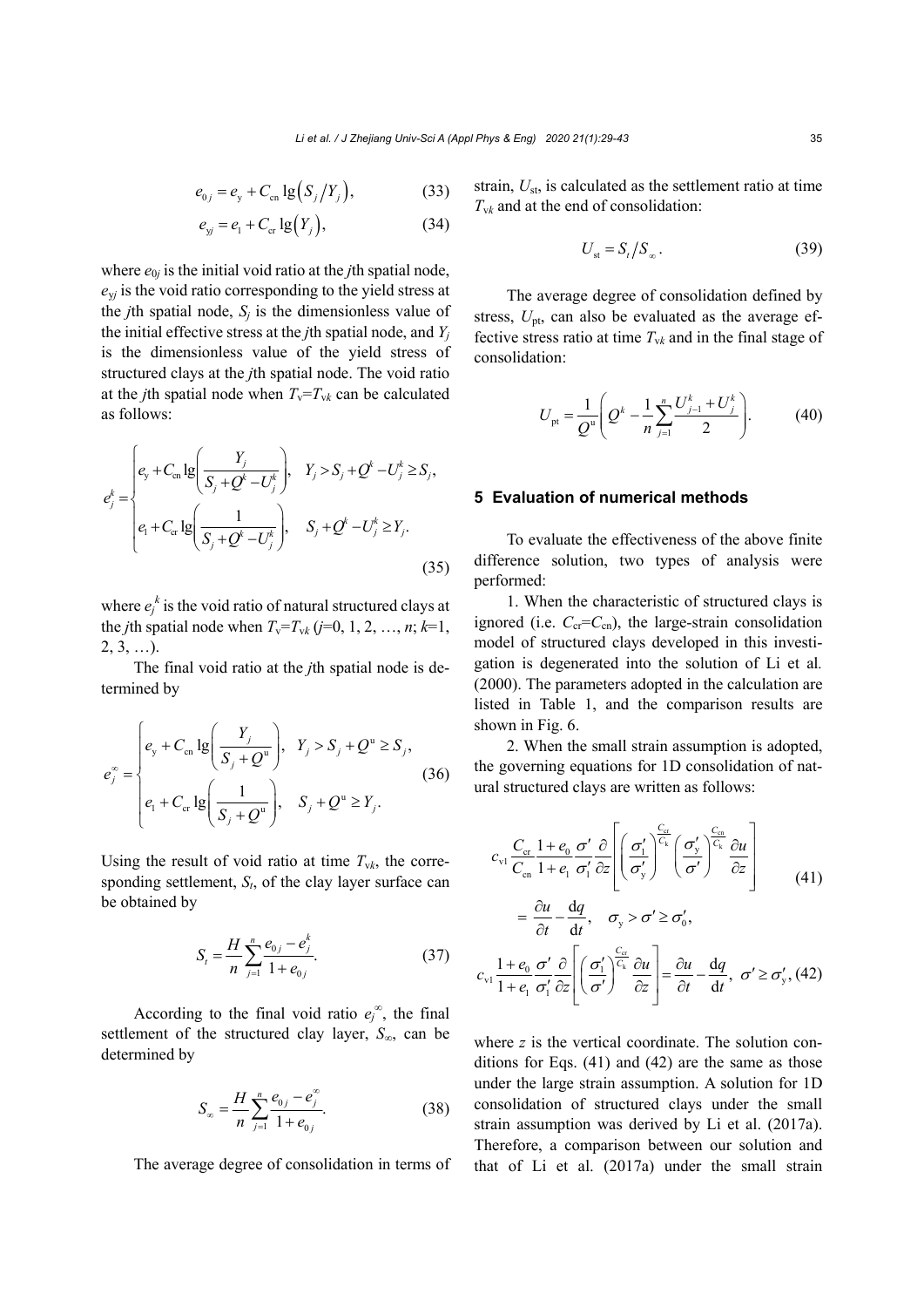assumption can also be made. The parameters adopted in the calculation are tabulated in Table 2, and the results of the comparison are shown in Fig. 7.

**Table 1 Soil parameters used in the comparison against the solution of Li et al. (2000)** 

| Parameter                            | Value | Parameter         | Value  |
|--------------------------------------|-------|-------------------|--------|
| $\sigma_1$ ' (kPa)                   | 50    | $C_{cr} = C_{cn}$ | 0.6378 |
| e <sub>1</sub>                       | 1.571 |                   | 0.8    |
| $k_{\rm v1}$ (×10 <sup>-8</sup> m/s) |       | $t_{\rm c}$       |        |
| G.                                   | 2.75  | H(m)              | 20     |



**Fig. 6 Settlement comparison calculated using the present solution and the solution of Li et al. (2000)** 

As shown in Fig. 6 and Fig. 7, the difference in the results calculated using different methods is negligible. For example, the maximum difference in settlement computed using our solution and the solution of Li et al. (2000) occurs at a consolidation period of 25 d for structured clays subjected to a surcharge pressure of  $q_u$ =50 kPa. The settlement calculated by semi-analytical method is 32.9 cm, and that calculated by finite differential method is 37.1 cm. The difference in the settlement between the two methods lies within 11%. The average degree of consolidation evaluated by our solution differs from the solution of Li et al. (2017a) by 1% at a time factor of  $T_v=0.0853$ . The stability and convergence of the semi-analytical method at the early stage of consolidation is so rigorous that the calculation error induced at the early stage of consolidation is evident. But the stability and convergence of the finite difference method proposed in this study has no bearing on the stage of consolidation. Therefore, there is a difference of settlement between the semi-analytical and finite difference

methods at a consolidation period of 25 d for structured clays subjected to a surcharge pressure of  $q<sub>u</sub>=50$  kPa. Hence, it can be inferred that the aforementioned numerical method for 1D large strain consolidation of natural structured clays can reproduce the solutions of other methods under special conditions.

**Table 2 Soil parameters used in the comparison against the solution of Li et al. (2017a)** 

| Parameter                               | Value |                                                                      | Value |  |
|-----------------------------------------|-------|----------------------------------------------------------------------|-------|--|
| $\sigma_1$ ' (kPa)                      | 50    |                                                                      | 0.5   |  |
| e <sub>1</sub>                          | 1.57  | $\begin{array}{c} C_{\rm cr} \\ C_{\rm cn} \\ C_{\rm k} \end{array}$ | 0.09  |  |
| $k_{\rm v1}$ (×10 <sup>-9</sup> m/s)    | 0.815 |                                                                      | 0.75  |  |
| $\gamma_{\rm sat}$ (kN/m <sup>3</sup> ) | 18    | $T_{\rm vc}$                                                         | 0.02  |  |
| k <sub>1</sub>                          |       |                                                                      | 120   |  |
| $k_2$ (kPa)                             | 75    | $q_u$ (kPa)<br>$H(m)$                                                | 20    |  |
|                                         |       |                                                                      |       |  |



**Fig. 7 Comparisons between the present solution and the solution of Li et al. (2017a) under the small strain assumption** 

#### **6 Analysis of consolidation behavior**

To investigate the influence of the natural structure of marine soft clays and different geometric assumptions on consolidation behavior, analyses were conducted. The adopted parameters are given as: *σ*<sub>1</sub>'=50 kPa, *e*<sub>1</sub>=1.57, *k*<sub>ν1</sub>=8.15×10<sup>-9</sup> m/s, *G*<sub>s</sub>=2.75,  $C_{\text{cn}}$ =0.07,  $C_{\text{cr}}$ =0.85,  $k_1$ =1.03, and *H*=20 m. The other parameters were defined in Table 3. A ramp loading pattern was adopted to simulate the influence of time-dependent loading on consolidation behavior. In the following calculations, the initial effective stress,  $\sigma_0'$ , is obtained by Eq. (20) or Eq. (21). The yield stress of structural soils is determined by  $\sigma_{v} = k_1 \sigma_0' + k_2$ , and the ultimate applied stress can be obtained by  $\sigma_0'$ <sup>+</sup> $q_u$ .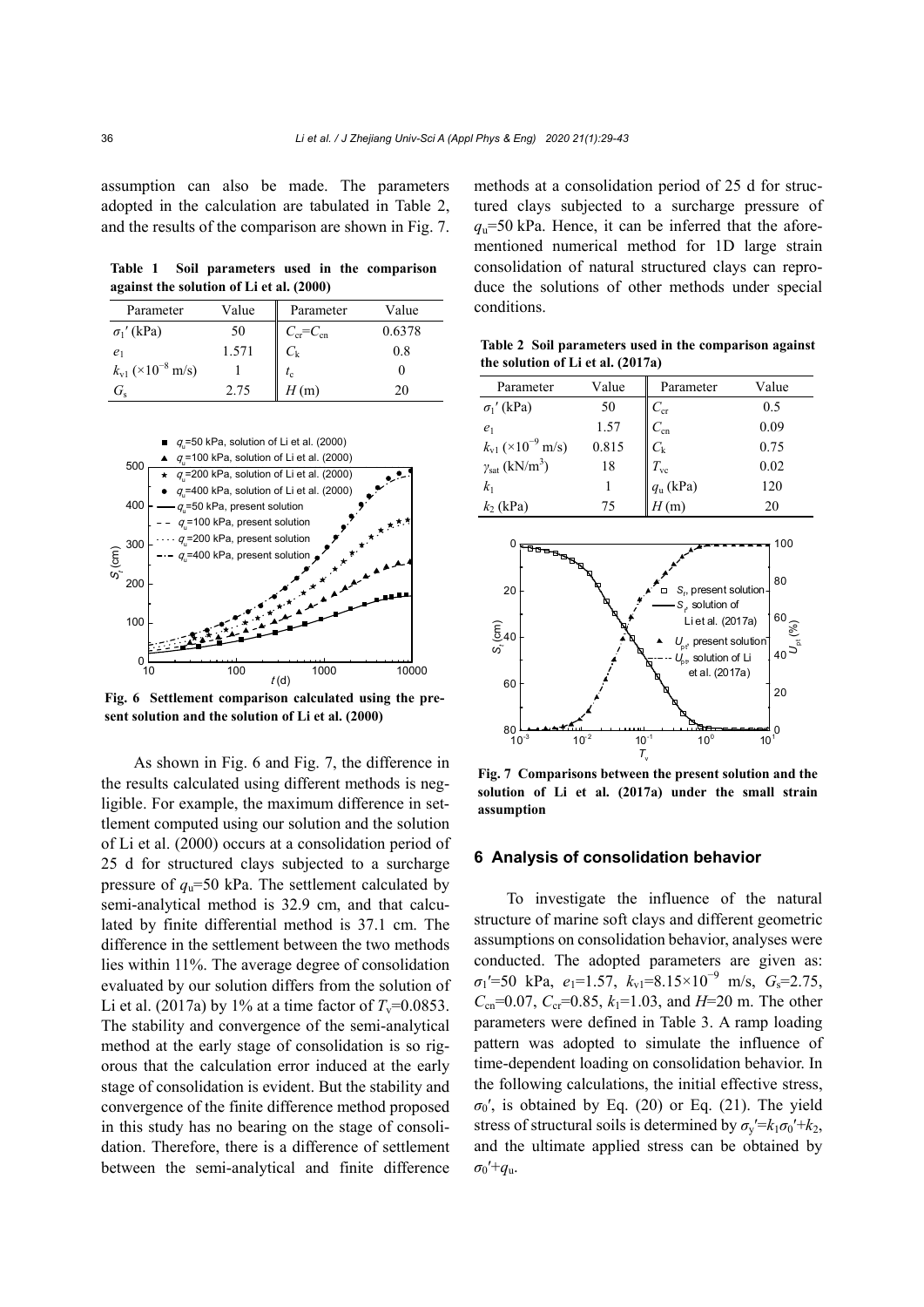| Figure    | $\sigma'_{0}$ | $\gamma_{\text{sat}}$ | $C_{cr}/C_{k}$ | k <sub>2</sub> | $t_{\rm c}$ | $q_{\rm u}$  |
|-----------|---------------|-----------------------|----------------|----------------|-------------|--------------|
|           | (kPa)         | (kN/m <sup>3</sup> )  |                | (kPa)          | (d)         | (kPa)        |
| Fig. $8$  | Eq.(21)       |                       | 1.0            | 50             |             | 300 200, 400 |
| Fig. $9$  | Eq.(21)       |                       | 1.0            | 50             |             | 300 200, 400 |
| Fig. $10$ | Eq.(21)       |                       | 1.0            | 50             |             | 300 200, 400 |
| Fig. $11$ | Eq.(21)       |                       | 1.0            | 50             | 0,600       | 400          |
| Fig. 12   | Eq.(21)       |                       | 1.0            | 50             | 0,600       | 400          |
| Fig. 13   | Eq.(21)       |                       | 0.5, 1.0,      | 50             | 300         | 400          |
|           |               |                       | 1.5            |                |             |              |
| Fig. 14   | Eq.(21)       |                       | 0.5, 1.0,      | 50             | 300         | 400          |
|           |               |                       | 1.5            |                |             |              |
| Fig. 15   | Eq.(20)       | 18.75                 | 1.0            | 50             | 300         | 400          |
| Fig. 16   | Eq.(20)       | 18.75                 | 1.0            | 50             | 300         | 400          |
| Fig. 17   | Eq.(21)       |                       | 1.0            | 0, 100, 300    | 300         | 400          |
| Fig. 18   | Eq.(21)       |                       | 1.0            | 0, 100, 300    | 300         | 400          |
| Fig. 19   | Eq.(21)       |                       | 1.0            | 0, 100, 300    | 300         | 400          |

**Table 3 Soil parameters adopted in the parametric study**

#### **6.1 Influences of**  $q_u$  **on consolidation behavior**

Fig. 8 shows the variation of normalized excess pore water pressure with normalized depth under different external loads when  $T_v=0.5$ . The residual excess pore water pressure under the large strain assumption is smaller than that under the small strain assumption when the soil is subjected to the same level of external load. Moreover, the difference in residual excess pore water pressure calculated using solutions under large strain and small strain assumptions increases with the external load. That is, the dissipation rate of excess pore water pressure under the large strain assumption is faster than that under the small strain assumption. The difference in consolidation behavior induced by the assumption of consolidation theory can be found in Fig. 9. At the same time factor  $T_v$ , the average degree of consolidation,  $U_{\text{pt}}$ , under the large strain assumption is greater than that under the small strain assumption, and the difference in  $U_{\text{pt}}$  for solutions between large strain and small strain assumptions becomes more significant for a higher surcharge pressure. The drainage distance under the large strain assumption decreases with increasing consolidation time during the process of consolidation, whereas it remains constant under the small strain assumption. Therefore, the dissipation rate of excess pore water pressure under the large strain assumption should be faster than that under the small strain assumption. In other words, the strain in the structured clay layer in the case of  $q_{\rm u}$ =400 kPa is greater than that in the case of  $q_{\rm u}$ =200 kPa. The difference in consolidation rate between large strain and small strain assumptions increases with increasing strain level in the structured clay layer. When the strain in the clay layer is equal to or less than 15% (the final strain obtained under  $q_{\rm u}$ =200 kPa is less than 15% in this example), it can be seen from Figs. 8, 9, and 10 that the difference in consolidation behavior between large strain and small strain assumptions can be neglected (i.e. the difference is less than 5%). This is generally consistent with the conventional point of view that an excellent approximation to the large strain can be achieved using the small strain analysis when the strain is less than about 15%. When the strain in the clay layer is greater than 15% (the final strain obtained under  $q_u$ =400 kPa is about 25% in this example), the difference in consolidation behavior induced by consolidation theory must be considered during the process of consolidation (i.e. the difference is more than 10%). Note that the final settlement of the structured clay layer under the small strain and large strain assumptions is the same for given conditions of external load and soil parameters (Fig. 10).



**Fig. 8** Influence of  $q_u$  on the dissipation of excess pore **water pressure** 



Fig. 9 Influence of  $q_u$  on the average degree of consolidation  $U_{\text{pt}}$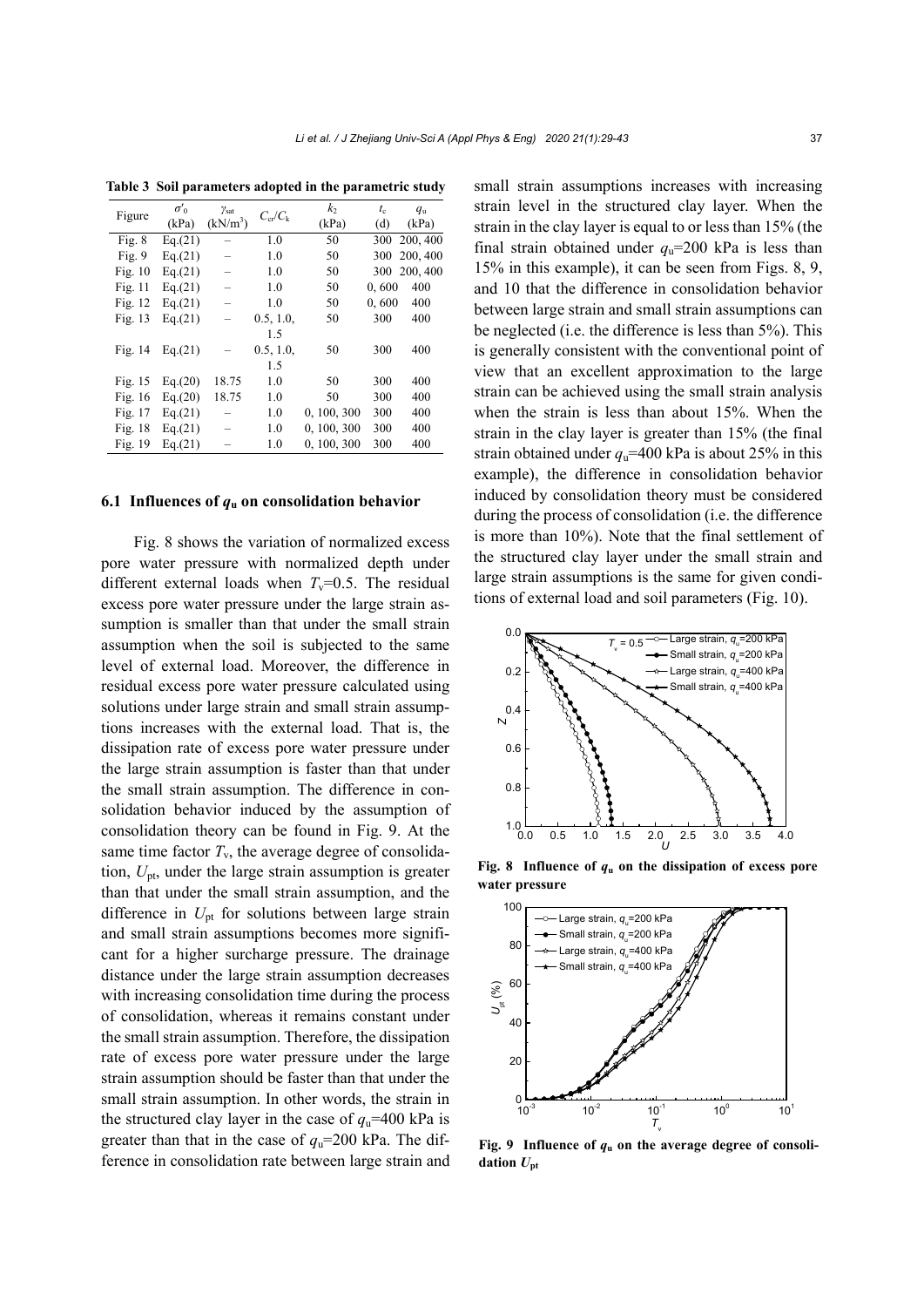

**Fig. 10** Influence of  $q_u$  on the settlement of the clay layer

# **6.2 Influences of loading rate on consolidation behavior**

The construction time  $t_c$  is negatively correlated with the loading rate for a ramp loading pattern (Fig. 4). The case of  $t_c=0$  means that the external load is applied at the ground surface of the clay layer instantaneously. The consolidation rate under this case is the fastest. The consolidation rate of natural structured clays decreases with  $t_c$  (Figs. 11 and 12). The loading rate does not influence the final strain of natural structured clays, such that the difference in consolidation rate between the large strain and small strain assumptions does not change under different *t*<sub>c</sub>. Furthermore, the final settlement in the natural structured clay layer under different  $t_c$  is the same.

# **6.3 Influences of**  $C_{cr}/C_k$  **on consolidation behavior**

When the compression index C<sub>cr</sub> and the yield stress remain constant, the final settlement of natural structured clays with different  $C_{cr}/C_k$  is the same (Figs. 13 and 14). Under the large strain and small strain assumptions, the ratio  $C_{cr}/C_k$  can change only the consolidation rate, whereas a higher consolidation rate is obtained under the large strain assumption when  $C_{cr}/C_k$  is fixed. Furthermore, when the geometrical assumption is the same, both the average degree of consolidation and the settlement in the clay layer increase with decreasing  $C_{cr}/C_k$ .

# **6.4 Influences of initial effective stress on consolidation behavior**

The initial effective stress in the clay layer can be determined by Eq. (20) or (21). Under the same



**Fig. 11 Influence of**  $t_c$  **on the average degree of consolidation** 



**Fig. 12** Influence of  $t_c$  on the settlement of the soil layer



**Fig. 13** Influence of  $C_{cr}/C_k$  on the settlement of structured **clay layers** 

geometric assumption, the method for determining the self-weight stress has a negligible influence on the dissipation rate of excess pore water pressure (Fig. 15). However, the settlement in the natural structured clay layer based on the initial effective stress calculated by Eq. (21) is greater than that assessed by Eq. (20) (Fig. 16). The initial effective stress induced by self-weight stress greatly influences the settlement. If the calculation method for initial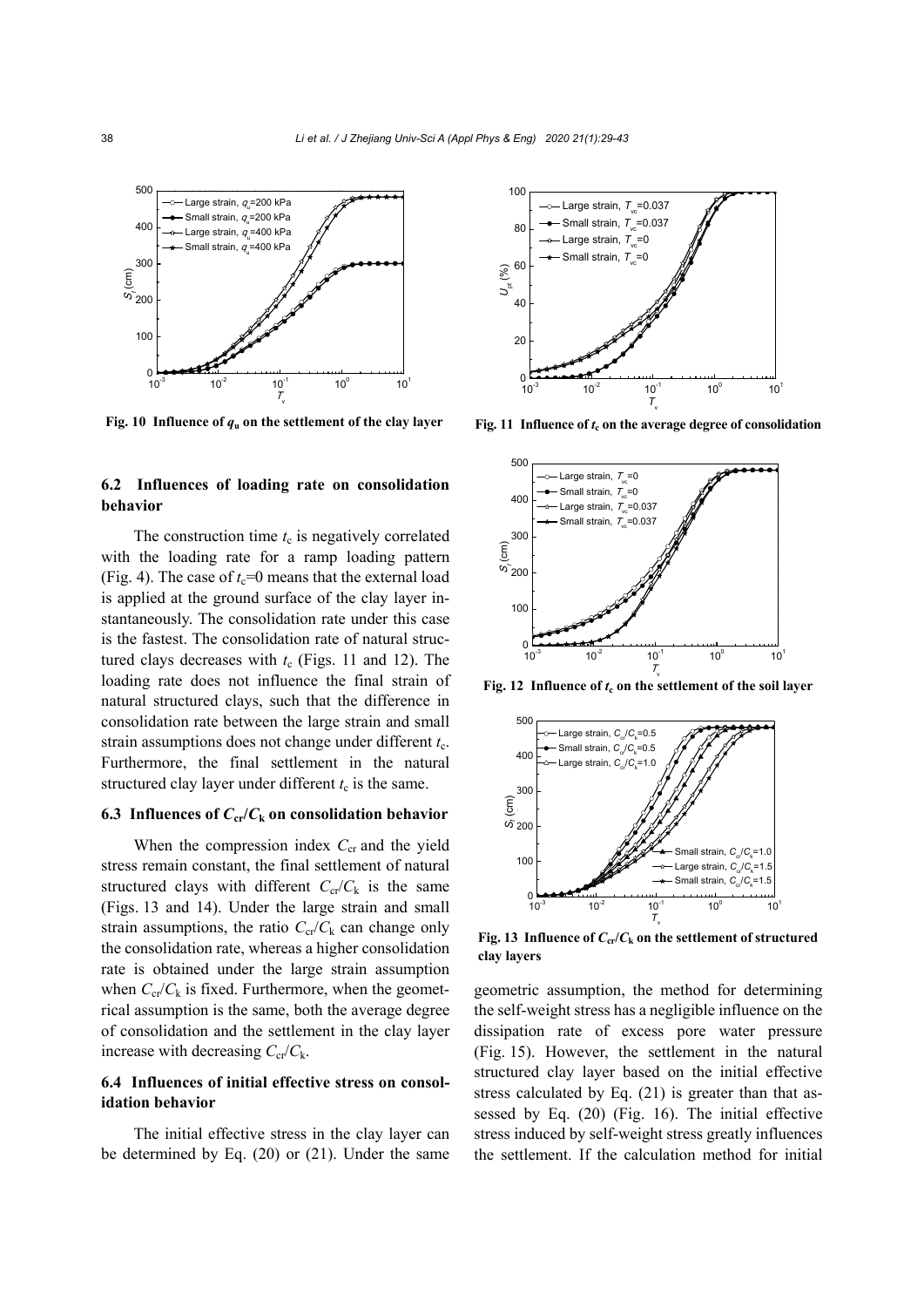effective stress is different, the settlement calculated using Eq. (20) is different from that using Eq. (21). When the same method for determining the self-weight stress is used, the dissipation rate of excess pore water pressure under the large strain assumption is faster than that under the small strain assumption. However, the final settlement of natural structured clays is the same under different geometric assumptions.



**Fig. 14** Influence of  $C_{cr}/C_k$  on the average degree of **consolidation** 



**Fig. 15 Influence of initial effective stress on the average degree of consolidation** 



**Fig. 16 Influence of initial effective stress on the settlement in the soil layer** 

## **6.5 Influences of yield stress on consolidation behavior**

For structured clays, when the effective stress is smaller than the yield stress, the compressibility is small. Under this case, the strain of structural soil should be small. As shown in Figs. 17 and 18, when  $k_2$ =300 kPa (i.e. the yield stress is large relative to the ultimate stress), the maximal strain of the clay layer is less than 10%, and the differences in the dissipation rate of excess pore water pressure and the settlement of the clay layer between the large strain and small strain assumptions are expected to be negligible. Differences in consolidation behavior due to geometrical assumptions become more significant with the decrease of  $k_2$ . The case of  $k_1=1.03$  and  $k_2=0$ means that the yield stress is nearly equal to the initial effective stress, and the structural characteristic of natural clay is not considered in the analysis. Under this condition, the maximal strain of the clay layer exceeds 30%, and the difference in consolidation behavior between the large strain and small strain assumptions is significant, such that the large strain assumption must be considered in the calculation of consolidation.

Fig. 19 shows the difference of settlement distribution at different depths among different yield stresses. When the yield stresses are the same, the difference of settlement at the ground between large strain and small strain is greater than that at other depths. At the same depth, the difference of settlement among different yield stresses increases with a decrease in the yield stress. When the consolidation is fully implemented (e.g.  $T_v=10$ ), the settlements at



**Fig. 17** Influence of yield stress  $\sigma_y$ <sup>'</sup> on the dissipation of **excess pore water pressure**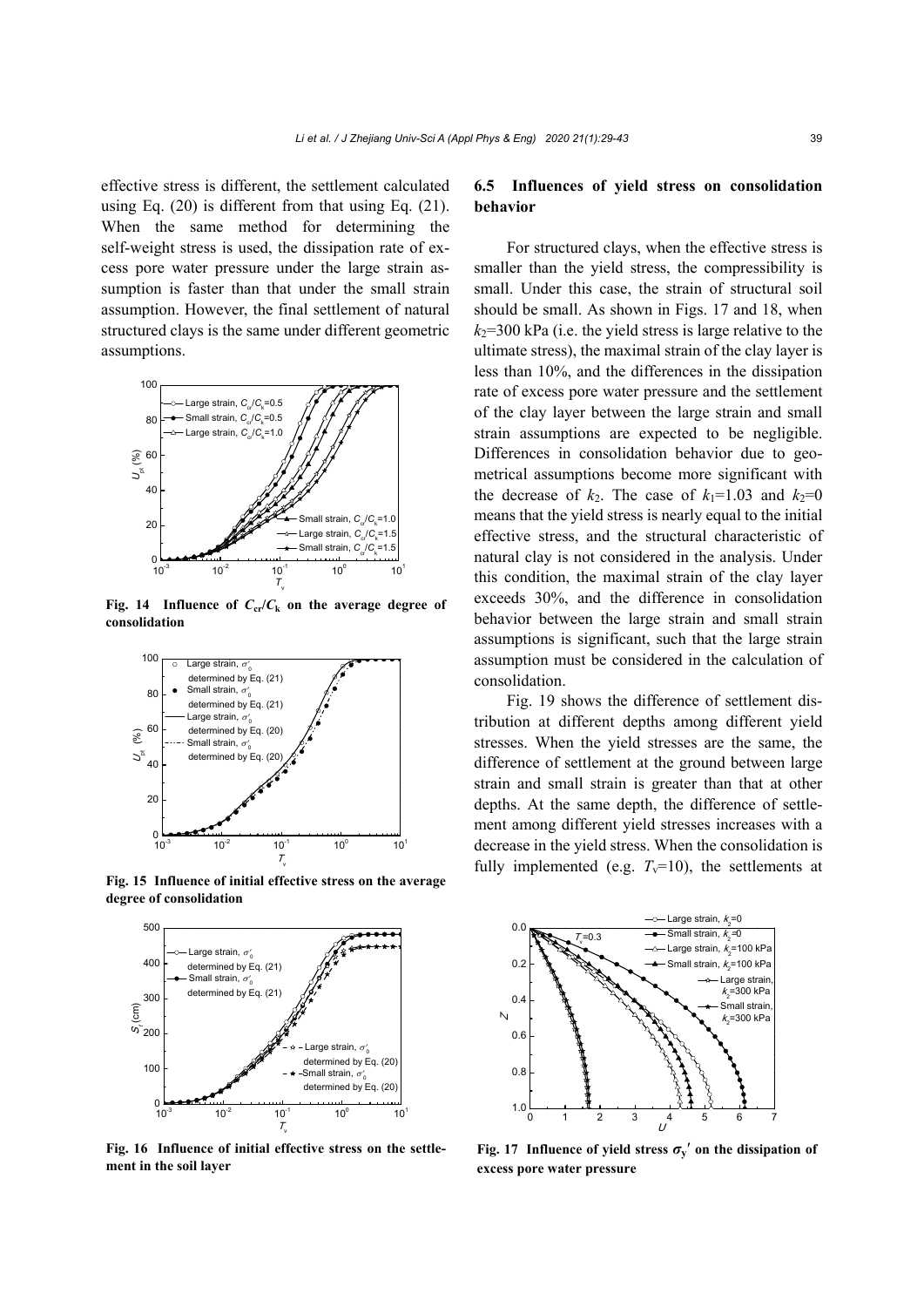

**Fig. 18** Influence of yield stress  $\sigma_y$ <sup>*'*</sup> on the settlement of **the soil layer** 



**Fig. 19 Influences of yield stress on the settlement at different depths of soil layer** 

(a)  $T_v=0.5$ ; (b)  $T_v=10$ 

different depths between large strain and small strain are the same, and the final settlement of natural structured clays is not influenced by the use of large strain and small strain assumptions when other parameters remain constant.

## **7 Conclusions**

This investigation proposes a novel 1D consolidation model which can take into account the correlation between the mobilized effective stress and the yield stress for structured marine soft clays under the large strain assumption. The dissipation rate of excess pore water pressure of structured clays under the large strain assumption is expected to be faster than that under the small strain assumption, and the difference in consolidation behavior between the two assumptions increases with the strain level of natural structured clays. If the strain level in the clay layer is more than 15%, the difference in consolidation behavior between the large and small strain assumptions must be considered. However, the final settlement of natural structured clays under the large strain assumption is the same as that under the small strain assumption when the calculation method for the initial effective stress is the same. The yield stress of natural structured clays has a great influence on the dissipation rate of excess pore water pressure. The greater the yield stress, the smaller the strain in the clay layer, and the smaller the difference in the dissipation rate of excess pore water pressure between the large and small strain assumptions. Under the same geometric assumption, the method for determining the initial effective stress has no influence on the dissipation rate of excess pore water pressure, whereas the settlement of the natural structured clay layer is different. If the method for determining the initial effective stress is the same, the dissipation rate of excess pore water pressure under the large strain assumption is faster than that under the small strain assumption, whereas the final settlement of natural structured clays is the same.

#### **Contributors**

Wen-bing WU designed the research. Chuan-xun LI and Jin-yang XIAO processed the corresponding theory and calculation, and wrote the first draft of the manuscript. Guo-xiong MEI, Peng-peng NI, and Chin Jian LEO helped to organize and revise the manuscript. Chuan-xun LI and Wen-bing WU revised and edited the final version.

#### **Conflict of interest**

Chuan-xun LI, Jin-yang XIAO, Wen-bing WU, Guoxiong MEI, Peng-peng NI, and Chin Jian LEO declare that they have no conflict of interest.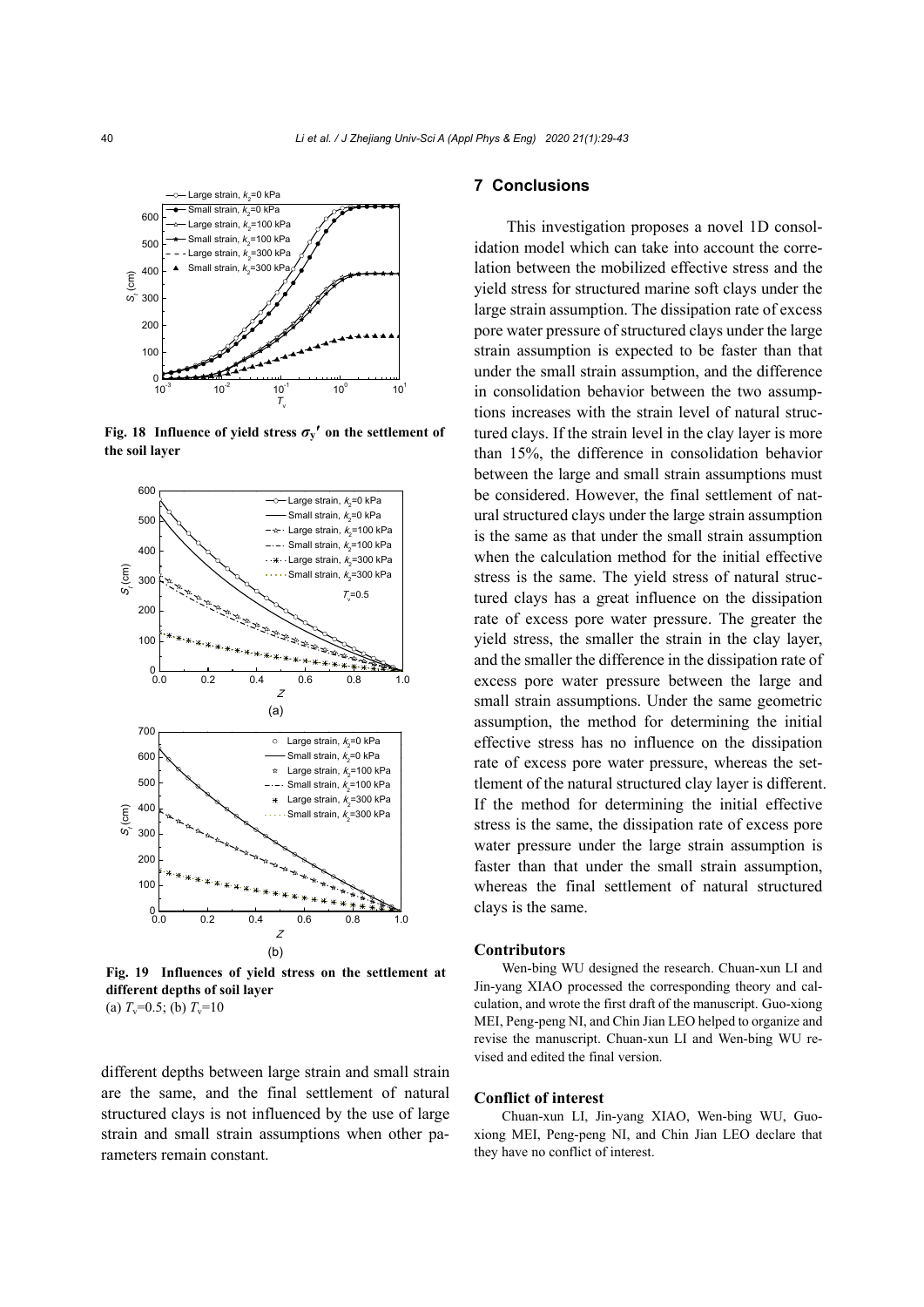#### **References**

- Burland JB, 1990. On the compressibility and shear strength of natural clays. *Géotechnique*, 40(3):329-378. https://doi.org/10.1680/geot.1990.40.3.329
- Cao YC, Chen YM, Huang MS, 2006. One-dimensional nonlinear consolidation analysis of structured natural soft clay subjected to arbitrarily time-dependent construction loading. *Chinese Journal of Geotechnical Engineering*, 28(5):569-574 (in Chinese).
- https://doi.org/10.3321/j.issn:1000-4548.2006.05.005 Cargill KW, 1984. Prediction of consolidation of very soft soil. *Journal of Geotechnical Engineering*, 110(6):775-795. https://doi.org/10.1061/(asce)0733-9410(1984)110:6(775)
- Chai JC, Miura N, Zhu HH, et al., 2004. Compression and consolidation characteristics of structured natural clay. *Canadian Geotechnical Journal*, 41(6):1250-1258. https://doi.org/10.1139/t04-056
- Chen YM, Tang XW, Jia N, 2007. Consolidation of sensitive clay with vertical drain. *International Journal for Numerical and Analytical Methods in Geomechanics*, 31(15): 1695-1713.
	- https://doi.org/10.1002/nag.620
- de Simone P, Viggiani C, 1975. Settlement of a thick bed of normally consolidated uniform clay. *Géotechnique*, 25(2): 390-393.
	- https://doi.org/10.1680/geot.1975.25.2.390
- Gibson RE, England GL, Hussey MJL, 1967. The theory of one-dimensional consolidation of saturated clays. *Géotechnique*, 17(3):261-273.

https://doi.org/10.1680/geot.1967.17.3.261

- Gibson RE, Schiffman RL, Cargill KW, 1981. The theory of one-dimensional consolidation of saturated clays. II. Finite nonlinear consolidation of thick homogeneous layers. *Canadian Geotechnical Journal*, 18(2):280-293. https://doi.org/10.1139/t81-030
- Hong ZS, Zeng LL, Cui YJ, et al., 2012. Compression behaviour of natural and reconstituted clays. *Géotechnique*, 62(4):291-301.

https://doi.org/10.1680/geot.10.P.046

- Horpibulsuk S, Shibuya S, Fuenkajorn K, et al., 2007. Assessment of engineering properties of Bangkok clay. *Canadian Geotechnical Journal*, 44(2):173-187. https://doi.org/10.1139/T06-101
- Hu AF, Xia CQ, Cui J, et al., 2018. Nonlinear consolidation analysis of natural structured clays under time-dependent loading. *International Journal of Geomechanics*, 18(2): 04017140.

https://doi.org/10.1061/(ASCE)GM.1943-5622.0001059

Indraratna B, Zhong R, Fox PJ, et al., 2017. Large-strain vacuum-assisted consolidation with non-Darcian radial flow incorporating varying permeability and compressibility. *Journal of Geotechnical and Geoenvironmental Engineering*, 143(1):04016088.

https://doi.org/10.1061/(ASCE)GT.1943-5606.0001599

- Li BH, Xie KH, Ying HW, et al., 2000. Analysis of one dimensional nonlinear large-strain consolidation of soft clay. *Chinese Journal of Geotechnical Engineering*, 22(3): 368-370 (in Chinese). https://doi.org/10.3321/j.issn:1000-4548.2000.03.023
- Li CX, Wang CJ, Wang S, et al., 2017a. Analysis on nonlinear consolidation of structural soft soil by considering non-Darcian flow. *Journal of Jiangsu University (Natural Science Edition)*, 38(4):472-478 (in Chinese). https://doi.org/10.3969/j.issn.1671-7775.2017.04.017
- Li CX, Wang CJ, Lu MM, et al., 2017b. One-dimensional large-strain consolidation of soft clay with non-Darcian flow and nonlinear compression and permeability of soil. *Journal of Central South University*, 24(4):967-976. https://doi.org/10.1007/s11771-017-3499-4
- Mataic I, Wang DX, Korkiala-Tanttu L, 2016. Effect of destructuration on the compressibility of Perniö clay in incremental loading oedometer tests. *International Journal of Geomechanics*, 16(1):04015016.
	- https://doi.org/10.1061/(ASCE)GM.1943-5622.0000486
- Mishra A, Patra NR, 2019. Long-term response of consolidating soft clays around a pile considering non-Darcian flow. *International Journal of Geomechanics*, 19(6): 04019040.

https://doi.org/10.1061/(ASCE)GM.1943-5622.0001392

- Morris PH, 2002. Analytical solutions of linear finite-strain one-dimensional consolidation. *Journal of Geotechnical and Geoenvironmental Engineering*, 128(4):319-326. https://doi.org/10.1061/(asce)1090-0241(2002)128:4(319)
- Nagaraj TS, Murthy BRS, Vatsala A, et al., 1990. Analysis of compressibility of sensitive soils. *Journal of Geotechnical Engineering*, 116(1):105-118. https://doi.org/10.1061/(asce)0733-9410(1990)116:1(105)
- Ozelim LCDSM, Camapum de Carvalho J, Cavalcante ALB, et al., 2015. Novel approach to consolidation theory of structured and collapsible soils. *International Journal of Geomechanics*, 15(4):04014064.

https://doi.org/10.1061/(ASCE)GM.1943-5622.0000409

- Pu HF, Song DB, Fox PJ, 2018. Benchmark problem for large strain self-weight consolidation. *Journal of Geotechnical and Geoenvironmental Engineering*, 144(5):06018002. https://doi.org/10.1061/(ASCE)GT.1943-5606.0001872
- Tan T, Scott RF, 1988. Finite strain consolidation–a study of convection. *Soils and Foundations*, 28(3):64-74. https://doi.org/10.3208/sandf1972.28.3\_64
- Townsend FC, McVay MC, 1990. SOA: large strain consolidation predictions. *Journal of Geotechnical Engineering*, 116(2):222-243.

https://doi.org/10.1061/(asce)0733-9410(1990)116:2(222)

Wang J, Chen YM, 2003. Analytical solution to 1-D consolidation of uniform structured soft foundation. *Journal of Hydraulic Engineering*, 34(3):19-24 (in Chinese). https://doi.org/10.13243/j.cnki.slxb.2003.03.004

Wang LZ, Li LL, 2007. Field disturbance of structured clay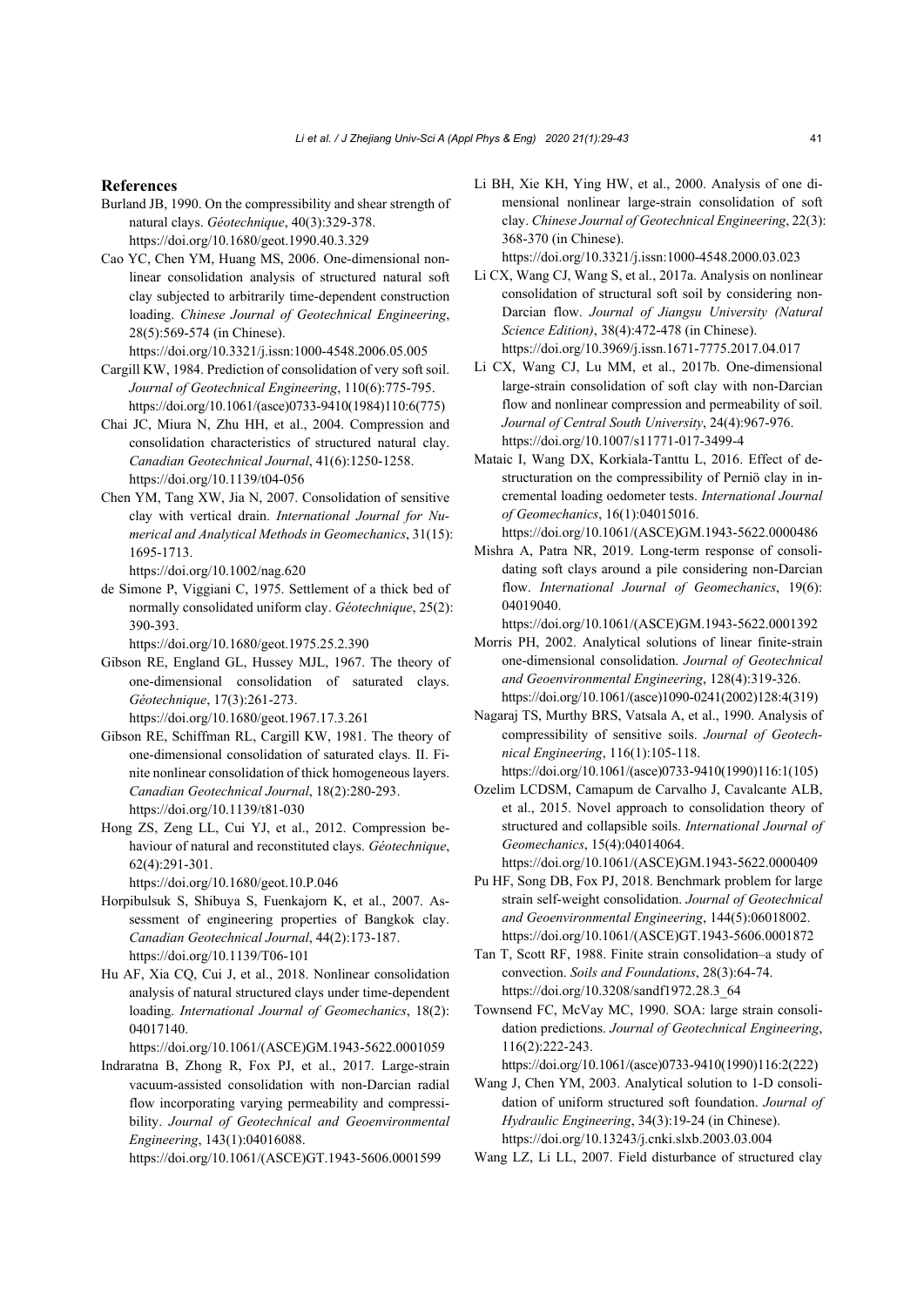and its effect on settlements of soil foundation. *Chinese Journal of Geotechnical Engineering*, 29(5):697-704 (in Chinese).

https://doi.org/10.3321/j.issn:1000-4548.2007.05.011

- Wang LZ, Ding L, Chen YM, et al., 2004. Study on compressibility of structured soft soil. *China Civil Engineering Journal*, 37(4):46-53 (in Chinese). https://doi.org/10.15951/j.tmgcxb.2004.04.010
- Weber WG, 1969. Performance of embankments constructed over peat. *Journal of the Soil Mechanics and Foundations Division*, 95(SM1):53-76.
- Xie KH, Leo CJ, 2004. Analytical solutions of onedimensional large strain consolidation of saturated and homogeneous clays. *Computers and Geotechnics*, 31(4): 301-314.

https://doi.org/10.1016/j.compgeo.2004.02.006

- Xie KH, Xia CQ, An R, et al., 2016. A study on the onedimensional consolidation of double-layered structured soils. *Computers and Geotechnics*, 73:189-198. https://doi.org/10.1016/j.compgeo.2015.12.007
- Zeng LL, Hong ZS, Cai YQ, et al., 2011. Change of hydraulic conductivity during compression of undisturbed and remolded clays. *Applied Clay Science*, 51(1-2):86-93. https://doi.org/10.1016/j.clay.2010.11.005

## **Appendix A**

The expressions of  $\alpha$  and  $\beta$  in the dimensionless governing equation of Eq. (24) are:

$$
\alpha = \begin{cases}\n\left(\frac{1}{Y}\right)^{\frac{C_{\alpha}}{C_{k}}}\left(\frac{Y}{S+Q-U}\right)^{\frac{C_{\alpha}}{C_{k}}}, & Y > S+Q-U \ge S, \\
\left(\frac{1}{S+Q-U}\right)^{\frac{C_{\alpha}}{C_{k}}}, & S+Q-U \ge Y,\n\end{cases}
$$
\n(A1)  
\n
$$
\beta = \begin{cases}\n(S+Q-U)(C_{\text{cr}}/C_{\text{cn}}), & Y > S+Q-U \ge S, \\
S+Q-U, & S+Q-U \ge Y.\n\end{cases}
$$
\n(A2)

The expressions of  $\beta_j^k$ ,  $\alpha_{j+1/2}^k$ , and  $\alpha_{j-1/2}^k$  in the difference equation of Eq. (29) are:

$$
\beta_j^k = \begin{cases} \n\lambda_k \frac{C_{\text{cr}}}{C_{\text{cn}}} \frac{1 + e_{0j}}{1 + e_1} \left( S_j + Q^k - U_j^k \right), & Y_j > S_j + Q^k - U_j^k \ge S_j, \\ \n\lambda_k \frac{1 + e_{0j}}{1 + e_1} \left( S_j + Q^k - U_j^k \right), & S_j + Q^k - U_j^k \ge Y_j, \\ \n\end{cases} \tag{A3}
$$

 $\frac{c_{cr}}{c}$  cr  $\frac{c_{cr}}{c}$  $Y_{j+1} + Y_j$   $Y_{j+1}$ <sub>c</sub> k  $\frac{1+i}{j}$   $\frac{1}{j+1}$   $\frac{1}{j+1}$   $\frac{1}{j+1}$   $\frac{1}{j+1}$  $v_{0(j+1)}$  +  $c_{0}$ 1  $\alpha_{j+1/2}^k = \begin{cases} 2 & 2 \end{cases}$  $1 \perp \mathcal{O}_j$   $\Lambda^k$   $\cup_{j+1}$  $0(j+1)$   $\cdot$   $\cdot$   $0$ 1  $\frac{1}{2}$   $\frac{1}{2}$ 2  $\left( \begin{array}{ccc} 2 & 2 \end{array} \right)$  2 1  $\times \left| \frac{2}{\frac{k}{\lambda} + k} \right|, \quad Y_j > S_j + Q^k - U_j^k \geq S_j,$ 1 2 1 2  $2$ 1 2 1 *C*<sub>cc</sub> *C*<sub>cc</sub> 2  $\overline{C_{k}}$   $\left\{ \begin{array}{c} Y_{j+1} + Y_{j} \end{array} \right\}$  $\left| \sum_{j+1}^{i+1} + Y_j \right|$   $\left| \sum_{j+1}^{i+1} + S_j \right|$   $\left| \sum_{j+1}^{k} + U_j^k \right|$  $_{(j+1)}$   $\tau$   $\epsilon_{0j}$  $j+1$   $\bullet$ *C k k*  $j+1$ <sup> $\top \omega$ </sup>*j*  $\Lambda^k$   $\omega$ <sub>*j*+1</sub> $\top \omega$ <sub>*j*</sub>  $j+1$ <sup> $\bullet$ </sup>0<sup>*j*</sup> *k j*  $Y_{i+1} + Y$  $\left| \frac{Y_{j+1} + Y_j}{2} \right|$   $\left| \frac{S_{j+1} + S_j}{2} + Q^k - \frac{U_{j+1}^k + U_j}{2} \right|$  $e_{0(i+1)} + e$  $e_{i+1}^k + e$  $S_{i+1} + S_i$  or  $U_{i+1}^k + U$ *Q*  $e_{0(i+1)} + e$ *e*  $\ddot{}$  $\mathbf{P}_{i+1}$   $\mathbf{P}_{j+1}$   $\mathbf{P}_{j+1}$   $\mathbf{P}_{j}$   $\mathbf{P}_{j}$   $\mathbf{P}_{j}$   $\mathbf{P}_{j+1}$  $\ddot{}$  $^{+}$  $+1$ <sup>T</sup> $\omega$ <sub>j</sub>  $\alpha$ <sup>k</sup>  $\omega$ <sub>j+</sub>  $\ddot{}$  $\ddot{}$  $\int \overline{C_k} \left( Y_{i+1} + Y_i \right)$  $\begin{array}{|c|c|c|c|c|c|c|c|} \hline & & & & & & & & & & \\ \hline & & 1 & & & & & & & & \\ \hline & & 1 & & & & & & & & & \\ \hline & & & & & & & & & & & \\ \hline \end{array}$  $\left(\frac{\overline{Y}_{j+1} + \overline{Y}_j}{2}\right)$   $\left(\frac{\overline{S}_{j+1} + \overline{S}_j}{2} + Q^k - \frac{U_{j+1}^k + U_j^k}{2}\right)$  $\left(1+\frac{e_{0(j+1)}+e_{0j}}{2}\right)$  $\begin{vmatrix} e_{j+1}^k + e_j^k \end{vmatrix}$  $=\begin{cases} 1+\frac{e^{i+1}+e^{i}}{2} \end{cases}$  $\begin{pmatrix} 1 & 1 \\ 1 & 1 \end{pmatrix}$  $+S_i \t b_i^k U_{i+1}^k +$  $\left(\frac{\omega_{j+1}+\omega_j}{2}+Q^k-\frac{\omega_{j+1}+\omega_j}{2}\right)$  $+\frac{e_{0(j+1)}+e_{0(j+1)}}{2}$  $\times$  $\overline{+}$  $\frac{k}{\lambda_i}$ ,  $S_j + Q^k - U_j^k \ge Y_j$ 2  $\begin{pmatrix} 1 + \frac{e_{0(j+1)} + e_{0j}}{2} \\ \frac{e_{j+1}^k + e_j^k}{2} \end{pmatrix}, S_j + Q^k - U_j^k \geq Y$  $\int$  $\downarrow$  $\downarrow$  $\downarrow$  $\downarrow$  $\downarrow$  $\downarrow$  $\downarrow$  $\downarrow$  $\downarrow$  $\overline{1}$  $\vert$ ₹  $\downarrow$  $\downarrow$  $\overline{\phantom{a}}$  $\overline{\phantom{a}}$  $\overline{\phantom{a}}$  $\overline{\phantom{a}}$  $\overline{\phantom{a}}$  $\begin{pmatrix} 1 & 2 \end{pmatrix}$  (A4)  $\frac{C_{\rm cn}}{a}$  $\frac{C_{\text{cr}}}{\sqrt{C_{\text{cr}}}}$  $Y_i + Y$  $\left(\begin{array}{cc} & & \sqrt{\overline{G}_{k}} \end{array}\right)$   $\left(\begin{array}{cc} & & Y_{i}+Y_{i-1} \end{array}\right)$  $\int$ 

$$
\alpha_{j-1/2}^{k} = \begin{pmatrix}\n\frac{1}{Y_{j} + Y_{j-1}} \\
\frac{1}{Y_{j} + Y_{j-1}} \\
2\n\end{pmatrix}\n\begin{pmatrix}\n\frac{Y_{j} + Y_{j-1}}{2} \\
\frac{S_{j} + S_{j-1}}{2} + Q^{k} - \frac{U_{j}^{k} + U_{j-1}^{k}}{2}\n\end{pmatrix}^{C_{k}}
$$
\n
$$
\alpha_{j-1/2}^{k} = \begin{pmatrix}\n\frac{1 + \frac{e_{0j} + e_{0(j-1)}}{2}}{1 + \frac{e_{j}^{k} + e_{j-1}^{k}}{2}}\n\end{pmatrix}, \quad Y_{j} > S_{j} + Q^{k} - U_{j}^{k} \geq S_{j},
$$
\n
$$
\frac{1}{S_{j} + S_{j-1}} + Q^{k} - \frac{U_{j}^{k} + U_{j-1}^{k}}{2}\n\end{pmatrix}\n\begin{pmatrix}\n\frac{1}{C_{k}} \left(1 + \frac{e_{0j} + e_{0(j-1)}}{2}\right), \\
\frac{e_{j}^{k} + e_{j-1}^{k}}{2}\n\end{pmatrix},
$$
\n
$$
S_{j} + Q^{k} - U_{j}^{k} \geq Y_{j}.
$$
\n(A5)

中文概要

## 题 目:海相沉积结构性软土一维大应变固结分析

目 的:天然沉积的结构性软土分布广泛,但能考虑结构 性影响的大应变固结理论鲜有报道。本文考虑结 构屈服压力随初始有效应力的变化及土体结构 性对压缩与渗透特性的影响,建立结构性软土的 大应变固结模型。研究结构性及初始有效应力对 大应变固结性状的影响,并探讨结构性软土大、